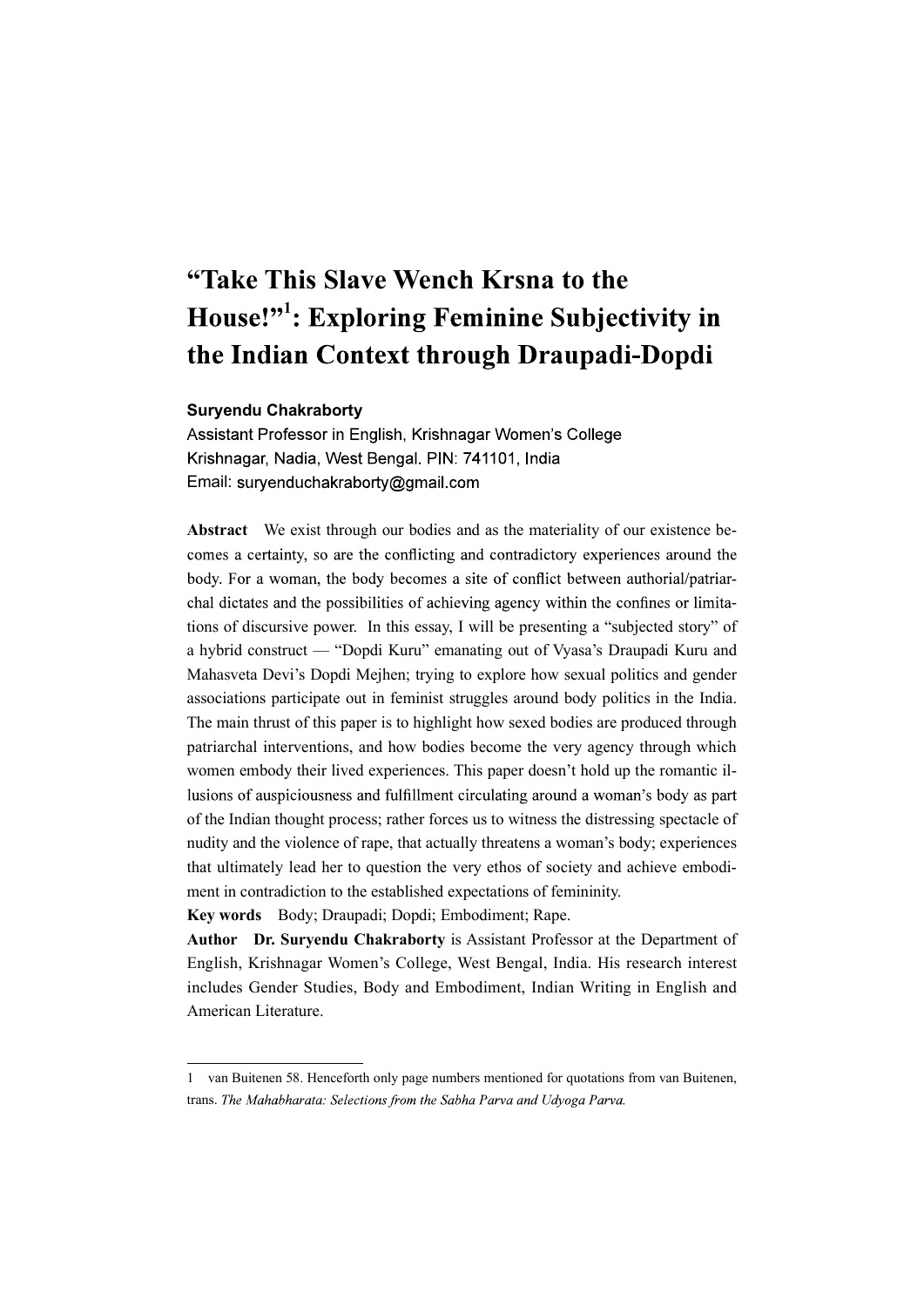#### Introduction

COVID 19; and one thing that singularly strikes me is the human effort to create a dialectics around this disease. We find almost everyone theorizing about the source of this ailment, trying to guess its probable cure, where not only our human experiences but also our community's concepts and beliefs are merged. As we start investigating the origin of this pandemic, or about any other social or personal issue, we see ourselves spinning out a *story*, or endorsing a particular version, felt and imagined as a part of the collective unconscious. Remembering Nietzsche we might say that the act of storytelling not only creates literature but also a performative space that generate an embodied life. Linguist Elionor Ochs and psychologist Lisa Capps felt that, "language is the greatest human resource for representing and structuring events in our lives. And no language practice has more impact in this direction than storytelling" (Capps  $& Ochs 13$ ). Every culture has stories to tell, stories about its origin: stories about various customs and rituals that impress upon the human psyche. Stories spew out meanings and provide a representing and transforming space of human experiences and cultural episteme. Stories investigate into human geography and are representations of our individual and collective notions of the real —"It is not what 'really happened' but rather experiencers' theories of what happened that provide continuity between past, present, future and imagined lives" (Capps  $\&$ Ochs 21). Stories are memory hordes that preserve the individual or collective consciousness to a particular event. Some may be laden with worn images or familiar incidents plucked again and again by the storyteller(s). These hackneyed renditions, built upon a known version, may be termed as the "official story" of that thing or incident. Yet some stories expose certain *obscured* enclaves or throw light to some suppressed pattern of thought and experience beneath the hegemonic mother story, not typically palatable to the popular imagination. Such stories—marked out by their new orientations—unravel and present what might be called with respect to a particular incident, a "subjected story." In this paper, I will be presenting a "subjected story," not of Vyasa's Draupadi Kuru and Mahasveta Devi's Dopdi Mejhen, topics that have already been explored by scholars over generations; but of "Dopdi Kuru," trying to explore how sexual politics and gender associations participate out in feminist struggles around body politics in the Indian subcontinent. This paper is not an interpretation but experimentation with a hybrid construct "Dopdi Kuru," signifying that it is Dopdi Mejhen who can be imagined raising the unsettling question—"Whom did you lose first, yourself or me?" (47) and flaunting her naked body as a spectacular ridicule of patriarchal authority and Dharma. The question raised is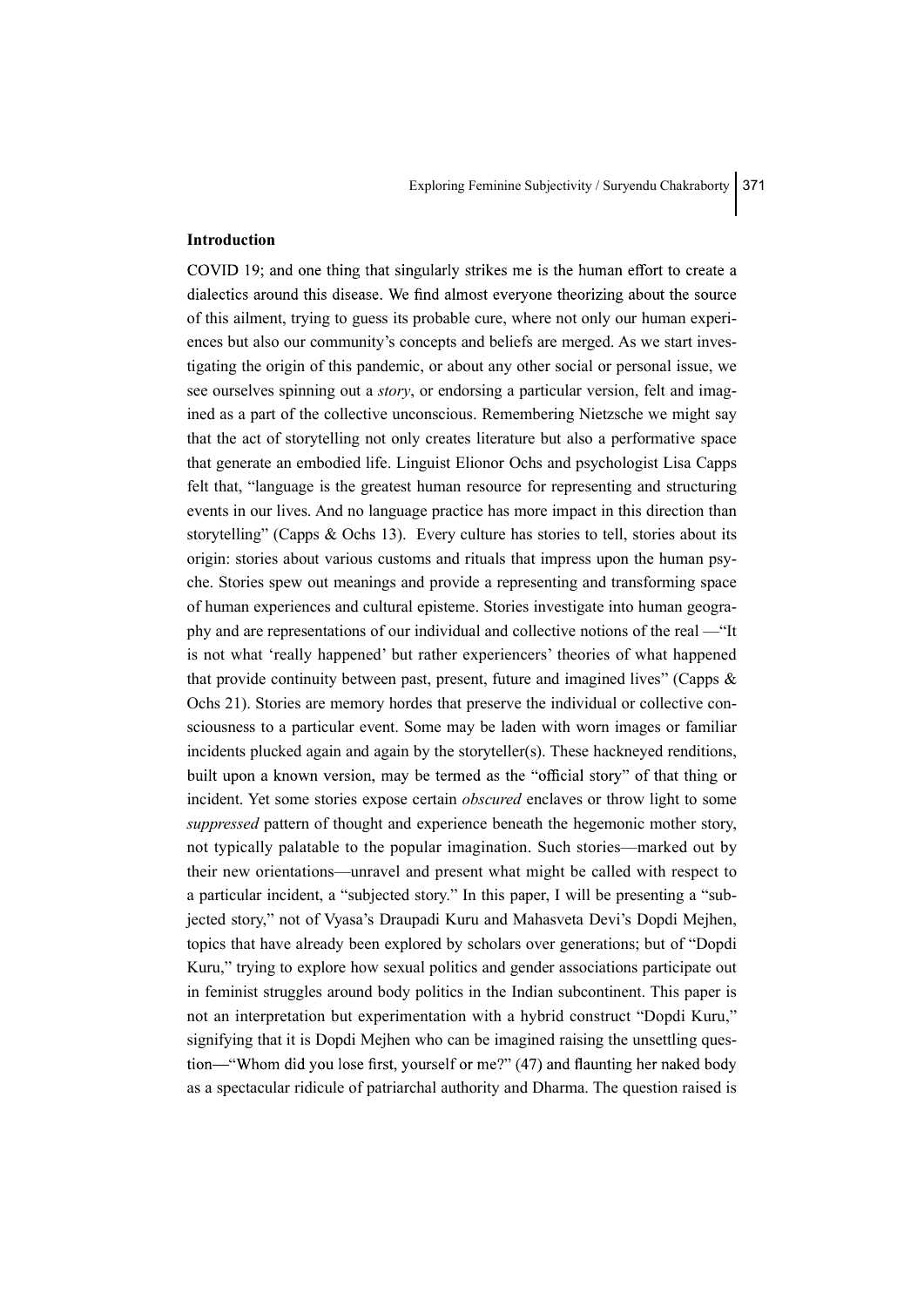not asked by an individual woman to her husband, rather it is a universal question that the second sex poses to us: in subjecting a woman to inhuman tortures whom we lose first—the woman who is treated as an animal or "us," who behaves like an animal? The paper explores authority, license, and subjugation and their correlation to marginalized-women bodies asserting that the female body is the focalspot of coercion in any society, where particular identity of the self is immaterial.

#### Who's Mahabharata?

The Mahabharata makes a spectacular claim: "What is here is nowhere else; what is not here is nowhere." Never has any work of literature been so confident about its authoritative status, but this two thousand years old Indian epic could be, as it knew itself to be an opus not defending a closed structure, but an evolving organism in a state of constant retellings encompassing every human experience and story teller, in the scope of its evolution. Its characters still parade on our psyche and its issues still find relevance in the thinking mind. It still speaks to us with a contemporary resonance which appears to many as a "literary un-thing" (Winternitz 272), incorporating the entire flow of human experience within its elastic pattern. Y.V. Vassilkov offers a more natural way of probing the issue of genre, by looking at the Mahabharata as anunbrokenchain of inclusion and integration which is to him the "uniqueness of this epic" (Vassilkov 225).

"This immense poem," Jean-Claude Carriere wrote in 1985, " which flows with the majesty of a great river, carries an inexhaustible richness which defies all structural, thematic, historical or psychological analysis...Layers of ramifications, sometimes contradictory, follow up on one another and are interwoven without losing the central theme. That theme is a threat: we live in a time of destructioneverything points in the same direction" (qtd. in Tharoor, loc 103).

In the face of such interpretations, where we can assume that this great epic has the potential to be all things to all men; I raise the question: Who's Mahabharata ? Looking at some of the issues cited in the epic we may conclude that the Mahabharata is what you can make of it, and from that perspective every individual can lay a claim to it or identify with any of the major or minor characters. My point is not to contest how the women characters have been marginalized in the seed story, rather to show that how the images and tropes in the seed story and its successive rendition by Mahasvata Devi creates a symbolically feminine body, whose story *Mahabharata* becomes. In this essay the symbolically feminine body fusing Draupadi with Dopdi creates a chronotope across time and space helping in the embodiment a post-colonial feminine self, which Anzaldua would have called "New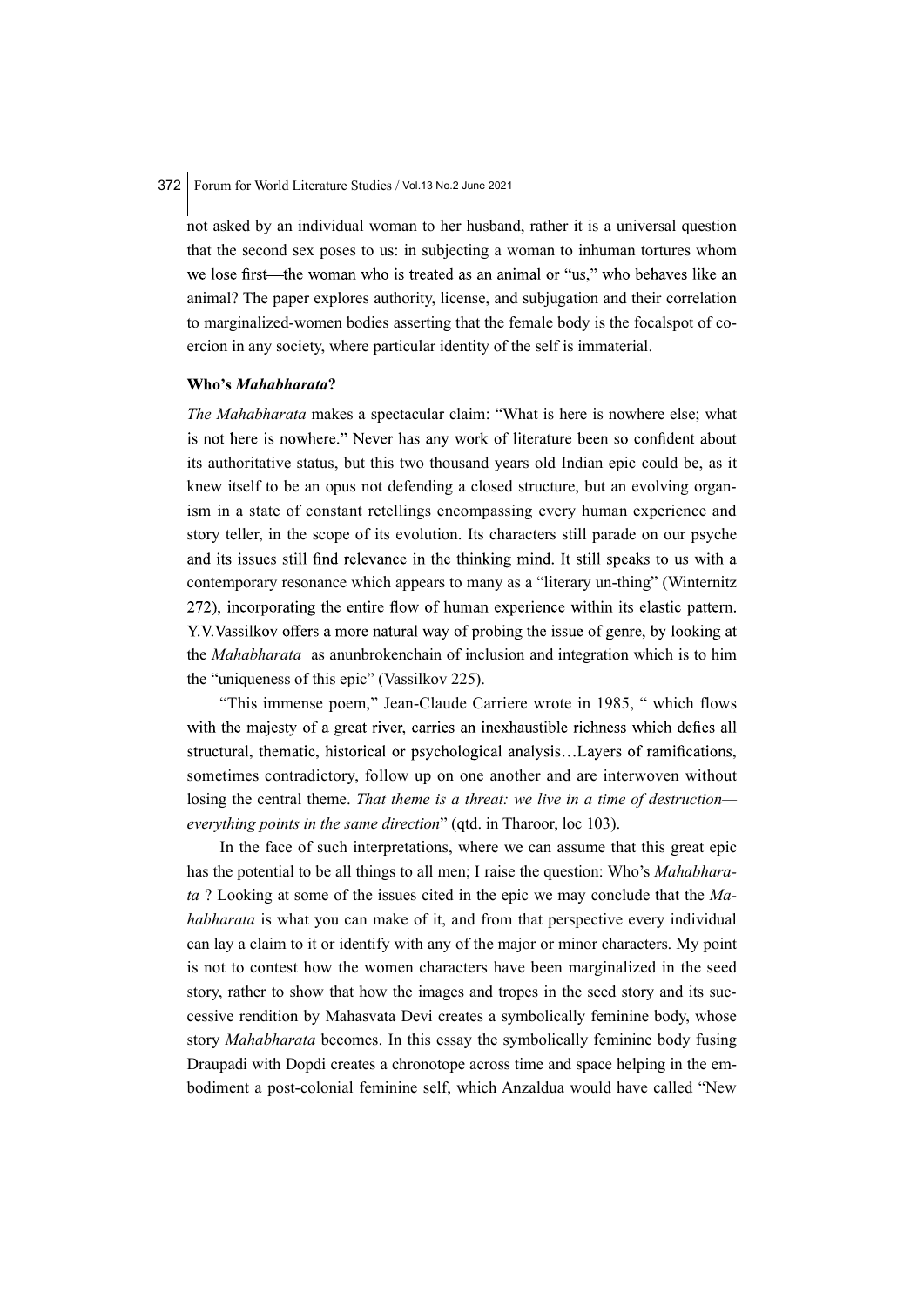Mestiza," representing the nation's tortured body.

I use the notion of symbolically feminine from Moira Gaten's notion of imaginary body. Gatens applies the expression "imaginary" in a "loose but nevertheless technical sense to refer to those images, symbols, metaphors and representations which help construct various forms of subjectivity. In this sense, [she is] concerned with the (often unconscious) imaginaries of a specific culture: those ready-made images and symbols through which we make sense of social bodies and which determine, in part, their value, their status and what will be deemed their appropriate treatment" (Gatens viii). Significantly, these metaphors and tropes of a "symbolically feminine body" are not inert or fixed, but are transmogrifying and so, are provisional (Brown 29), and that gives me a scope to experiment with the notion of Dopdi Kuru, whose story Mahabharata is.

#### The Woman's Body in Society: Theoretical Framework

The woman's body and its emanation in physical/psychological as well as cultural/ social domain is an essential point of inquiry to understand her position in Indian society. To unravel the complexities intrinsic in a multifaceted and fluid construct around the notion of the feminine self has been of growing interest in recent feminist scholarships in India.

Embodiment—the physical and mental understanding of being—is the state of possibility for us, connecting to other people and to the world. Fully capable or seriously incapacitated, it is through our physicality that we function as social beings. As Shildrick and Price points out, the concept of "being-in-the-world"—or more appropriately, becoming-in-the-world—is an expression of indissoluble bodily bias in which the "temporal and the spatial are fully operative" (Shildrick and Price 8). Moreover, the embodied subject is not an inaccessible, empirical self in relation to the world, out there, supposed as a detached entity. Contrarily, "it is the nature of the embodied subject to move into and be taken up by the world around her. Essences emerge through this intertwining, in the space between. They are enacted but always and only in relation to the world and to others" (Fielding 132). Bodies are produced across "all forms of community as a deeply-embedded social-relational category" (James qtd. in Cregan, 4).

Most interestingly the female body is viewed and produced as a contesting site of authorial power and resistance to that power. In both experiential terms, as well as in terms of an understanding and knowledge of their circumstance and the potential for struggle open to them, women in representing themselves, pay heightened attention to this aspect of their embodied selves. As Meenakshi Thapan points out: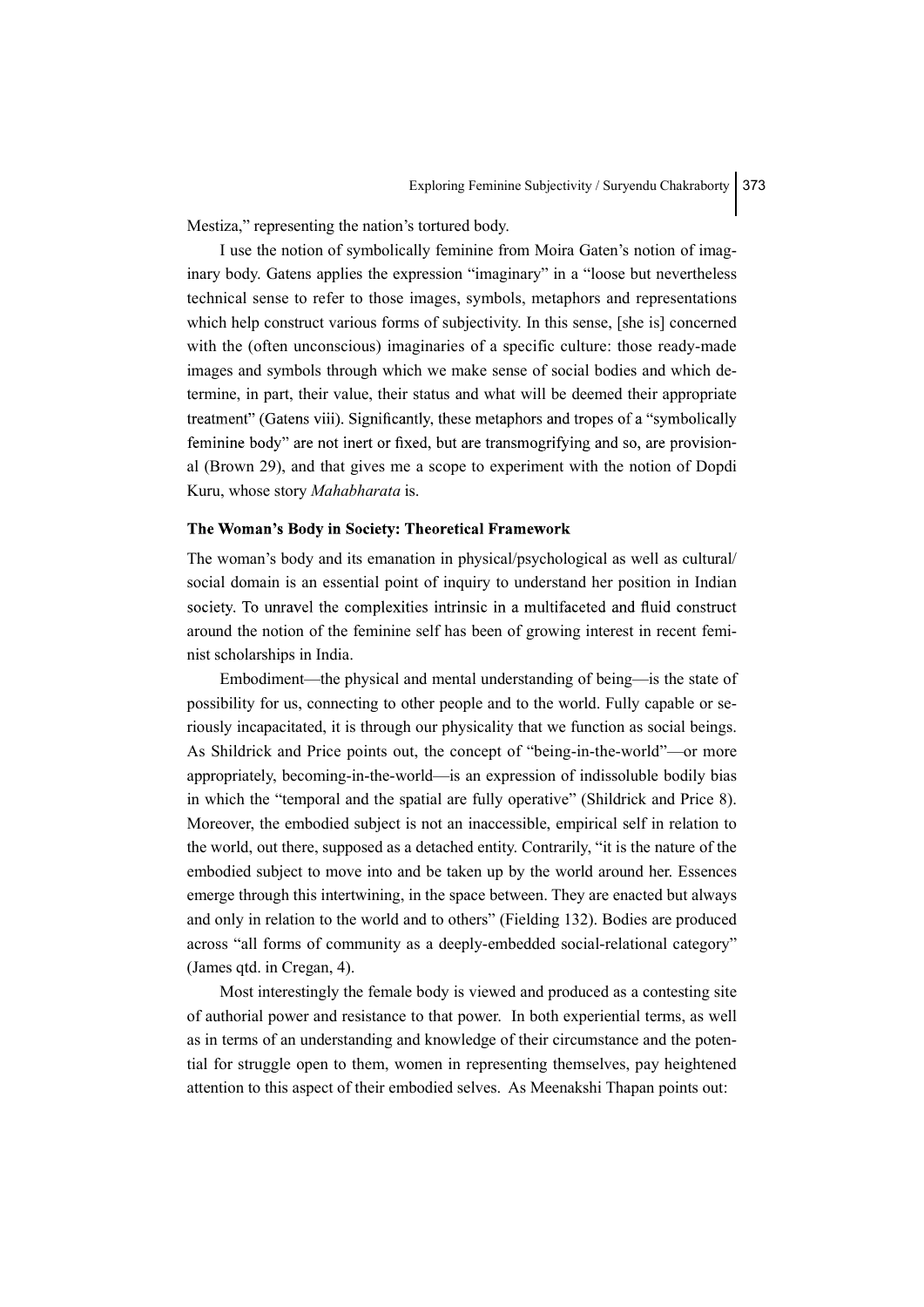Resistancein fact is a double edged sword in women's lives, one with which they constantly articulate and exhibit their struggle but one which does not always enable complete success. Resistance, nonetheless, remains central to their lives whether or not it achieves social transformation. …This undeniable reality gives them a strength and dignity that is of their making, driven by their awareness and understanding, and therefore lies outside the domain of what is socially approved or normative behavior (xv).

This paper tries to project female bodies in resistance as a transgressive construct, for whom the grotesque representation of the self becomes an empowering device, destabilizing not only idealized notions about femininity; but also mocking and destroying patriarchy's pretension to the codes of chivalry. This paper shows the grotesque embodiment's potential to dismantle the overriding cultural codes.

Now I will move on to explicate my notion about the production of grotesque or deviant bodies. The body, as Mary Douglas views, is "always treated as an image of society" where "the bodily control is an expression of social control" (74). The conforming body never pose a threat to a society, whereas the grotesque body, which is "the open, protruding, extended, secreting body, the body of becoming, process and change" (Russo qtd. in Scura & Jones 5), constitutes a rebellion against social boundaries and regulations. In this classification of grotesque bodies, I also incorporate the nude bodies, which after being stripped or raped, refuse to be clothed and in that provide a spectacular resistance to the normative regulations of femininity.

For Foucault, the body is an over-determined site of power; its physiology and morphology shaped by histories and practices of containment and control. Punishment is never a process to reduce crimes but a means to exercise perpetual surveillance over the members of a society. Power acts upon bodies to coerce them into submission. Foucault writes:

The body is also directly involved in a political field; power relations have an immediate hold upon it; they invest it, mark it, train it, torture it, force it to carry out tasks, to perform ceremonies, to emit signs. This political investment of the body is bound up, in accordance with complex reciprocal relations of power and domination; but on the other hand, its constitution as labor power is possible only if it is caught up in a system of subjection. (qtd. in Haugaard 191)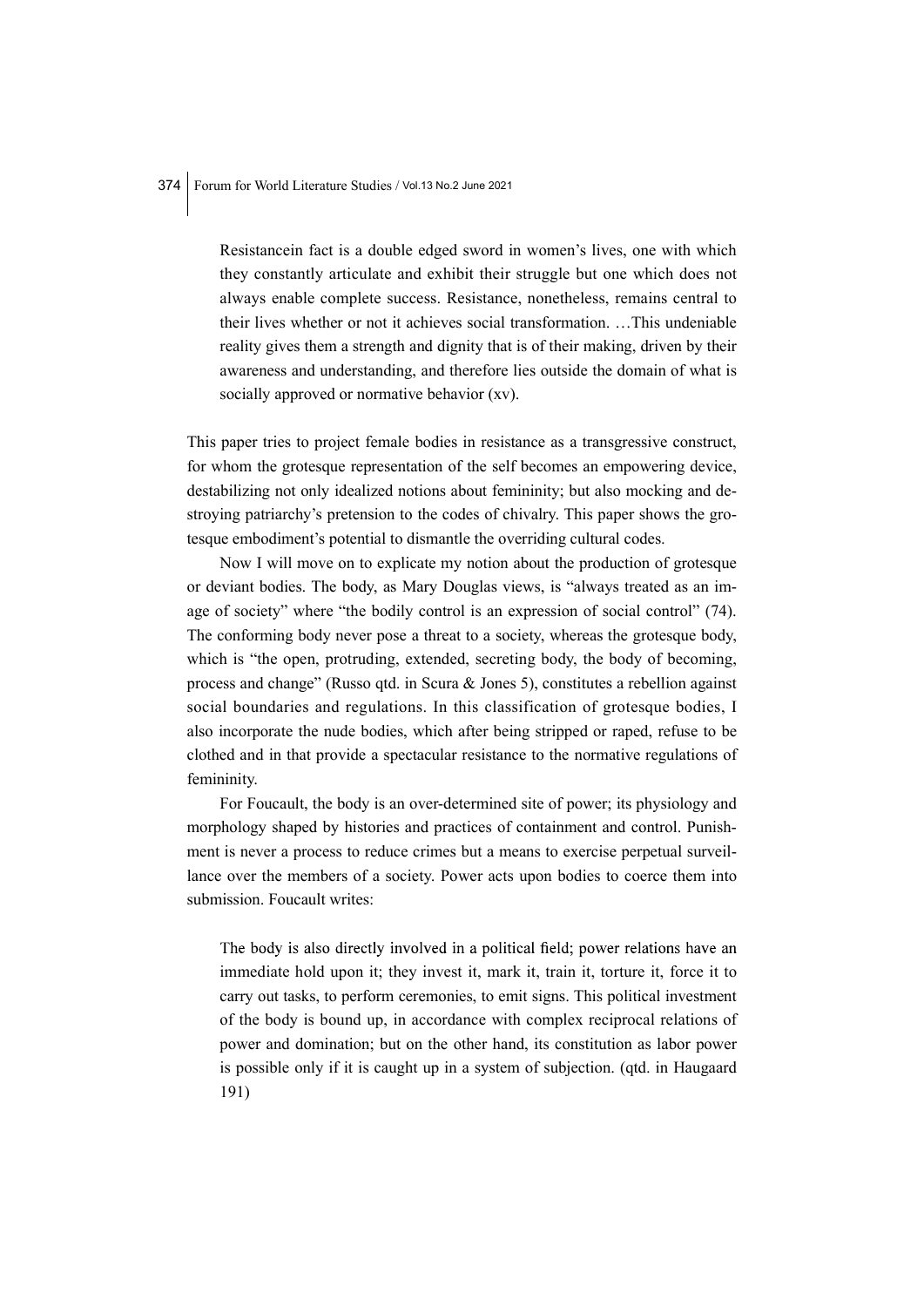Judith Butler's feels that in Foucault work, "power in his double valence of subordinating and producing remains unexplored" (Butler, *Psychic Life* 2). In order to resolve this lack Butler spins out a subversive politics which coalesces a theory of power with a theory of psychoanalysis. For Butler gendered subject is formulated through practice of subjection. The moment an individual is subject to gender norms or disciplining, she/he also emerges as a gendered subject. Foucault's account of *assujetissement* fails to show how the subject created in submission is not a determined subject, but one that can offer resistance to the very power structures that protract its continuation. Butler resolves this problem by defining gender in terms of performativity: if heterosexual gender norms have to be repeated in order to persist, then, they can be repeated differently. The notion of performativity is extremely crucial to the sociology of the body, as it helps in producing resisting bodies. In this essay I try to show how Draupadi's body in a post-colonial critical framework metamorphoses into Dopdi's body, where the body is a not only a site where regimes of patriarchal discourse and power are inscribed, but also a pre-given site of its own ostensible construction.

#### Starting from the Beginning: Draupadi's Question in The Mahabharata

The basic story of the epic is about a dynastic rivalry between the Pandava and Kaurava clans, and the focus of this essay is the Hall of Dicing in Sabha Parva, where irked by the opulence of the Pandavas, Duryodhana invites the Pandavas to the Game of Dicing, and through the guile of Shakunirobs them of all material prosperity. Yudhisthira in the grip of dice insensibly stakes his brothers, himself, and finally his wife Draupadi: "She is not too short or too tall, not too black or too red, and her eyes are red with love—I play you for her!" (44).

After Yudisthira stakes and loses Draupadi to the Kauravas, Duryodhana orders an usher to bring Draupadi, "The beloved wife whom the Pandavas honor" (45), into the hall as a slave to the Kauravas. When the usher informs her that, "Yudhisthira, crazed by the dicing game,/Has lost you to Duryodhana" (47), Draupadi, not missing a bit, quizzes him about the details of Yudhisthira's stake, and sends back the usher with a question for Yudhisthira: "Bharata, whom did you lose first, yourself or me?" (47). Draupadi's question becomes the ultimate riddle that throws the entire Kuru court in a state of confusion regarding its answer. And as the elders debate, Draupadi is dragged in the court by Duhsasana. She pleads with him, and yet there is resistance in her speech: "It is now my month! / This sole garment, man of slow with. You cannot take me to the hall, you churl!" (50) But Duhsasana, retorts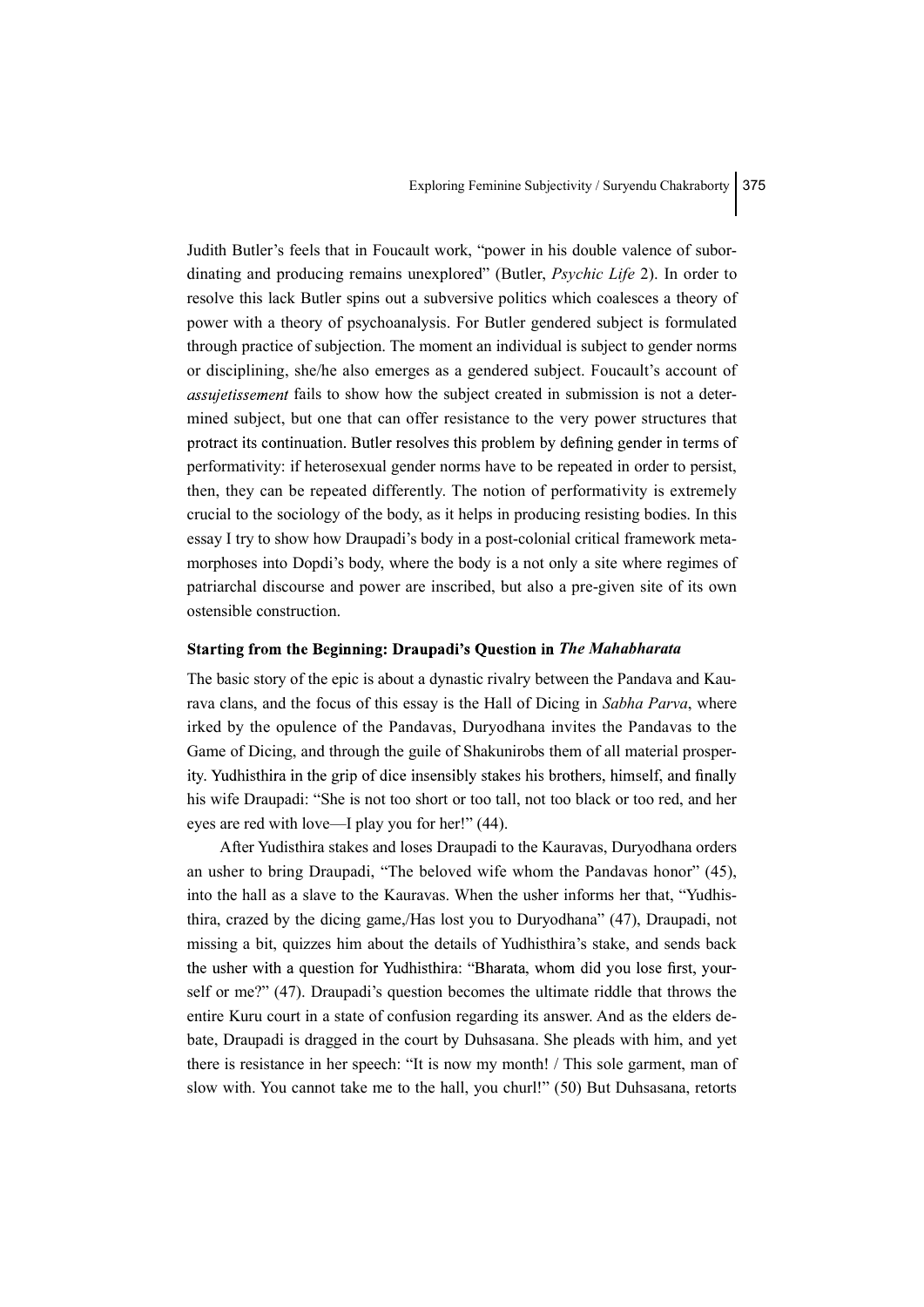back: "Sure, you be in your month, Yajnasena's daughter, / Or wear a lone cloth, or go without one!/ You've been won at the game and been made a slave, / And one lechers with slaves as the fancy befalls!" (50). She is brought to the court and though already shamed demands the answer to her question from the Kuru elders.

Draupadi's question offers a resistance to unequal power relations. As she poses her question she is simultaneously accomplishing the meaning of her thought. It is not a translation of a meaning that she has already prepared in her mind, but rather her act of speaking becomes a performance that accomplishes the thought of resistance and its meaning for the self. Draupadi's question is her thought, a behavioral process, through which she expresses her felt and even imagined need to be protected. Her question overlaps with various subtle interpretations of Dharma, which are also felt and expressed through words or lack of it. In this contest Draupadi's question assumes meaning, only in telling it, not before.

Irawati Karve in Yuganta feels that Draupadi's question was a foolish one, in the sense that:

The question Draupadi asked rested on a difficult and complicated legal point. Even Bhishma, who had often taken the part of the Pandavas in quarrels with Dhritarashtra and Duryodhana, was unable to give an answer, perhaps for fear of compromising Draupadi. What Draupadi was contending was that once Dharma had become a slave he had lost his freedom and had no right to claim anything as his own; a slave has nothing he can stake. Then how could Dharma stake her freedom? Although her argument seems plausible from one point of view, even a slave has a wife, and the fact of his slavery does not destroy his authority over her. Moreover, from the most ancient times, a slave had the right to accumulate certain property that was entirely his own. The question was thus a tangled one, involving the rights of a master over a slave and a slave over his wife (98-99).

Begging to disagree with Karve, I would like to state that her question actually punctuated the patriarchal assumption to power and authority. Through her question she momentarily achieves a stalemate situation and shakes the entire socio-philosophical framework of the Aryan society dependant on the notions of Dharma, as the embedded question she poses is really cosmic in intent. Rig-vedic society produced the concept of Shanatana Dharma to elucidate what it means to be a human being at any given point of time, in accordance to a reciprocal shaping that occurs among the notion of the self and the developing constitutions of conscience and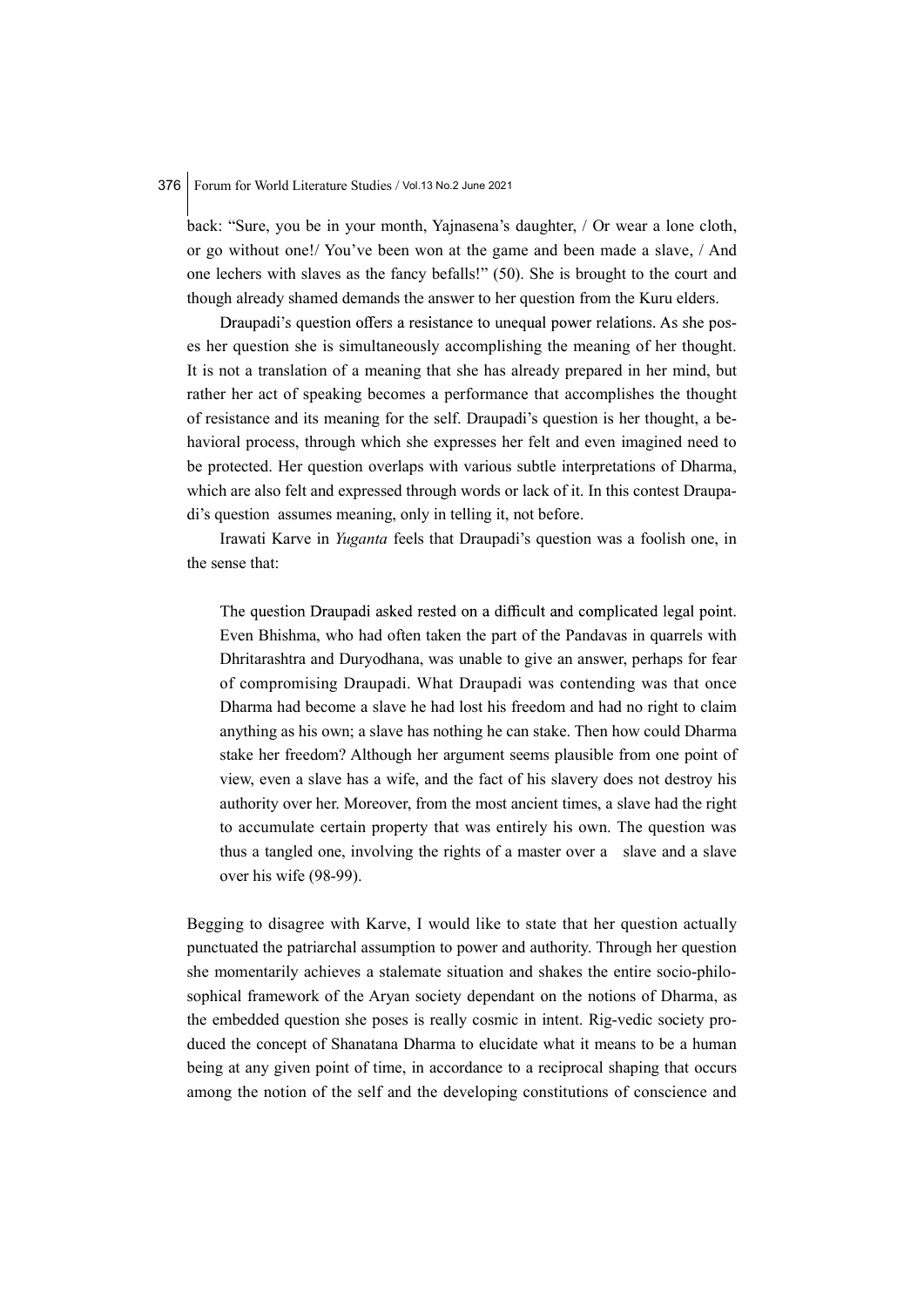corporeal punishment. The way a culture establishes an understanding and convention of corporeal punishment influences—and is influenced by—the constitutions of conscience and selfhood. Draupadi's question goes way deeper—is Dharma really practicable where a man fails to respect the autonomy of a woman and barters her in a game of dice to be dragged and stripped in a court of men?

Dharma is essential into human existence as an attempt to fill a hole perceived to exist given the absence of absolute meaning for suffering. It distinguishes, in other words, an attempt to import into human experience proper meaning. But if we take the notion of Dharma to be just as a legal framework of society, and fail to read between the lines, then when faced with a difficult question like Draupadi's, we fumble for an answer. Though Irwati Karve is critical of Draupadi, yet her description is crucial, which I use to prove a point totally in contradiction to her view:

Draupadi's question had put all of them in a dilemma. Bhishma hung his head. Dharma was ready to die of shame. Draupadi was standing there arguing about legal technicalities like a lady pundit when what was happening to her was so hideous that she should only have cried out for decency and pity in the name of the Kshatriya code. Had she done so perhaps things would not have gone so far? Allowing their own daughter-in-law to be dragged before a full assembly, dishonouring a bride of their own clan in the assembly of the men, was so against all human, unwritten law, that quibbling about legal distinctions at that point was the height of pretension (99-100).

Karve's Yuganta, comes at a time when to be mute and conforming was considered to be prudent for a woman, and that same opinion is pushed forward to analyze and criticize Draupadi. But being way ahead into feminism and gender, I fail to agree with Karve, and rather feel that Draupadi's question blasts the empty bulwarks of patriarchal Sanatana-Dharma. In The Law Code of Manu, the section on "Honouring Women," Chaper 3, ll 55, clearly states, "If they desire an abundance of good fortune, fathers, brothers, husbands, and brothers-in-law should revere their woman and provide them with adornments." Here we see a clear abrogation of this law code, and can howl and curse those who stake her (any woman), allow her (any woman) to be staked, drag her (any woman), and intellectualize on her state (any woman's pitiable state in society).

As the men debate on Draupadi's question, Karna snubs Vikarna, and twists Dharma to establish his point that Draupadi has been legally won, calls her a whore—"She submits to many men and assuredly is a whore!" (55); and then orders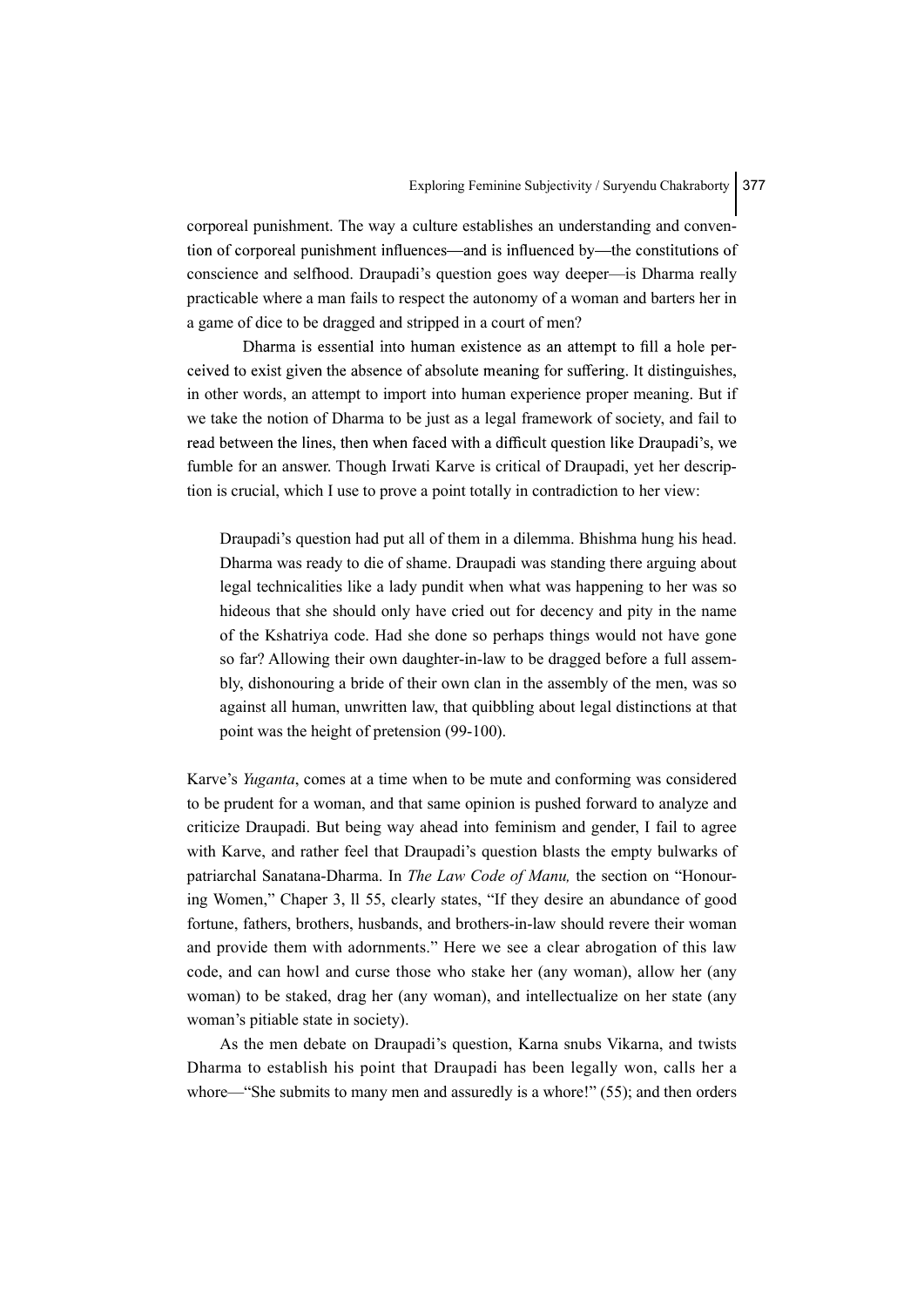Duhsasana to "Strip the clothes from Pandavas and Draupadi!" (55). As Draupadi's skirt is stripped, a new skirt is replaced every time. It is perhaps not strange that later redactors felt necessary to embroider the story in this magical frame of replacing skirts, maybe to preserve the sanctity of a blood line or to garb patriarchy bestiality towards women. But reality is something that can't be screened. And to view reality let's turn to Dopdi : "Name Dopdi Mejhen, age twenty-seven, husband Dulna Majhi (deceased), domicile Cherakhan, Bankrahjarh, information whether dead or alive and/or assistance in arrest, one hundred rupees..." (Spivak  $392$ ).<sup>1</sup>

## "Draupadi" by Mahasveta Devi

This classic text by Maheswata Devi, translated by Gayatri Chakravorty Spivak, is an epitome of subaltern resistance, bearing a chilling testimony of Santhal Hool. But here I represent Dopdi, not as a political activist, but as doppelganger to Draupadi, breaking down the romantic illusion of the spectacle: "But when her skirt was being stripped off, lord of the people, another similar skirt appeared every time" (55), as presented in The Mahabharata, and exposing the raped and mutilated body of a woman. Draupadi's rape, screened from memory and comprehension, through the enigmatic description of a continuous flow of skirts, is not so hard to "explain" away, if one wanted to—and plenty still do, as a gesture of supernatural intervention. The method conjures up the history of rape's demonstration—which is to say rape's history of being effaced within representation. Dopdi taps into this history of effacement, and represents for us the "missing" rape and to rape's annoving ocular and ontological status in Indian culture.

Senanayak's order to the soldiers, "Make her. Do the needful" (401), almost mimics Karna's ordering Duhsasana, "Take this slave wench Krsna to the house!" (58), and then starts the real spectacle of brutality. It becomes immaterial whether it's Draupadi or Dopdi—class boundaries evaporate, time frame and location dissolves; only one predominant tendency emerges: brutalizing a woman if found in a disadvantageous position. Draupadi screeches like a "winged osprey" (59) and for Dopdi, "a billion moons pass" (401). Whether it's Draupadi in the camp, or Dopdi in the Kuru court, or whether we create a hybrid entity—Dopdi Kuru, it is immaterial. As long as a woman's body can be ravaged, as long as she can be stripped, and her nipples bitten, patriarchy will continue to do so.

 To strip and rape a woman follows a much more complicated mindset on the part of patriarchy than mere summer seeming lust. A woman's body is obses-

<sup>1</sup> Henceforth just page number mentioned for Spivak's translation of "Draupadi" by Mahasveta Devi.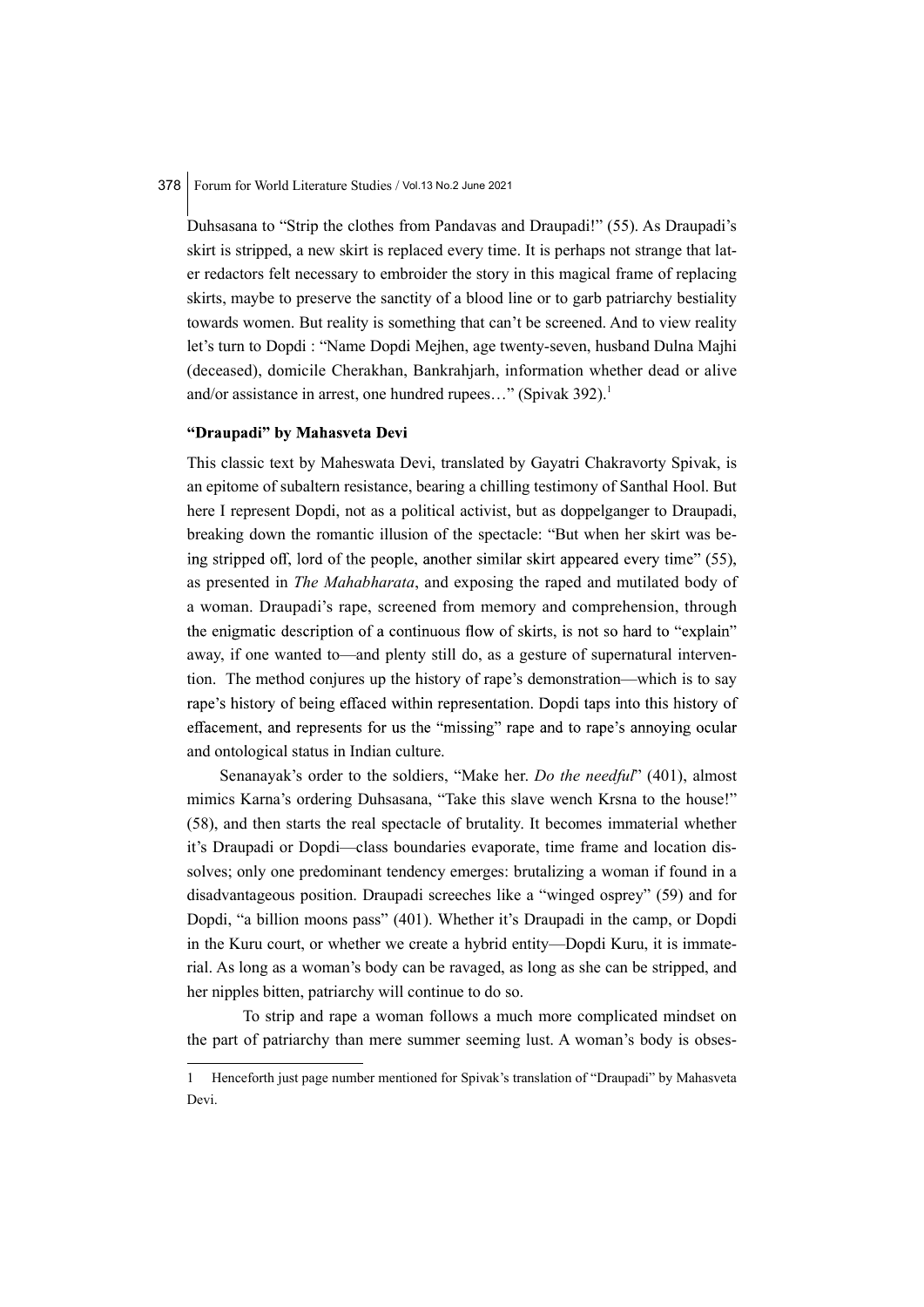sively objectified and physically persecuted, so that it may function as a fetish to alleviate the castration anxiety that threatens male hegemony. A man, out of a fear of losing his penis, creates or looks at naked women as images of sexual difference, to console himself that he is dominant, and in the heterosexual matrix he is the master and woman the object of domination, or the slave.

If Draupadi-Dopdi represents a homogenous feminine self, then Karna's dictatesto Draupadi, "Come in and serve us with your attention" (61), is a foreboding to the brutal rape to which Dopdi's body is inflicted to:

Opening her eyes after a million light years, Draupadi, strangely enough, sees sky and moon. Slowly the bloodied nailheads shift from her brain. Trying to move, she feels her arms and legs still tied to four posts. Something sticky under her ass and waist. Her own blood. Only the gag has been removed. Incredible thirst. In case she says "water" she catches her lower lip in her teeth. She senses that her vagina is bleeding. How many came to make her? (401)

One of the ways to discipline female bodies is to make a carnival out of it, where men will feast upon it at their pressure and leisure. Rape gets inscribed on a woman's body as a cross-cultural language of male domination and humiliation:

…crazed by his [Duryodhana] ascendency, he took his cloth and looked invitingly at Pancali [Draupadi]. Then smiling up at Radheya, and taunting Bhima, he [Duryodhana] exposed to Draupadi who was watching him his left thigh, soft like a banana tree… (62)

The description of insult in The Mahabharata is followed by the ravages on Dopdi's body:

Shaming her, a tear trickles out of the corner of her eye. In the muddy moonlight she lowers her lightless eye, sees her breasts, and understands that, indeed, she's made up right. Her breasts are bitten raw, the nipples torn. How many? Four-five-six-seven—then Draupadi had passed out. (401)

The demonic Kauravas and their allies, salivating over Draupadi in the Kuru court, makes out to her,randomly, in the forests of Jharkhani:

She turns her head, the guard leans on his bayonet and leers at her. Draupadi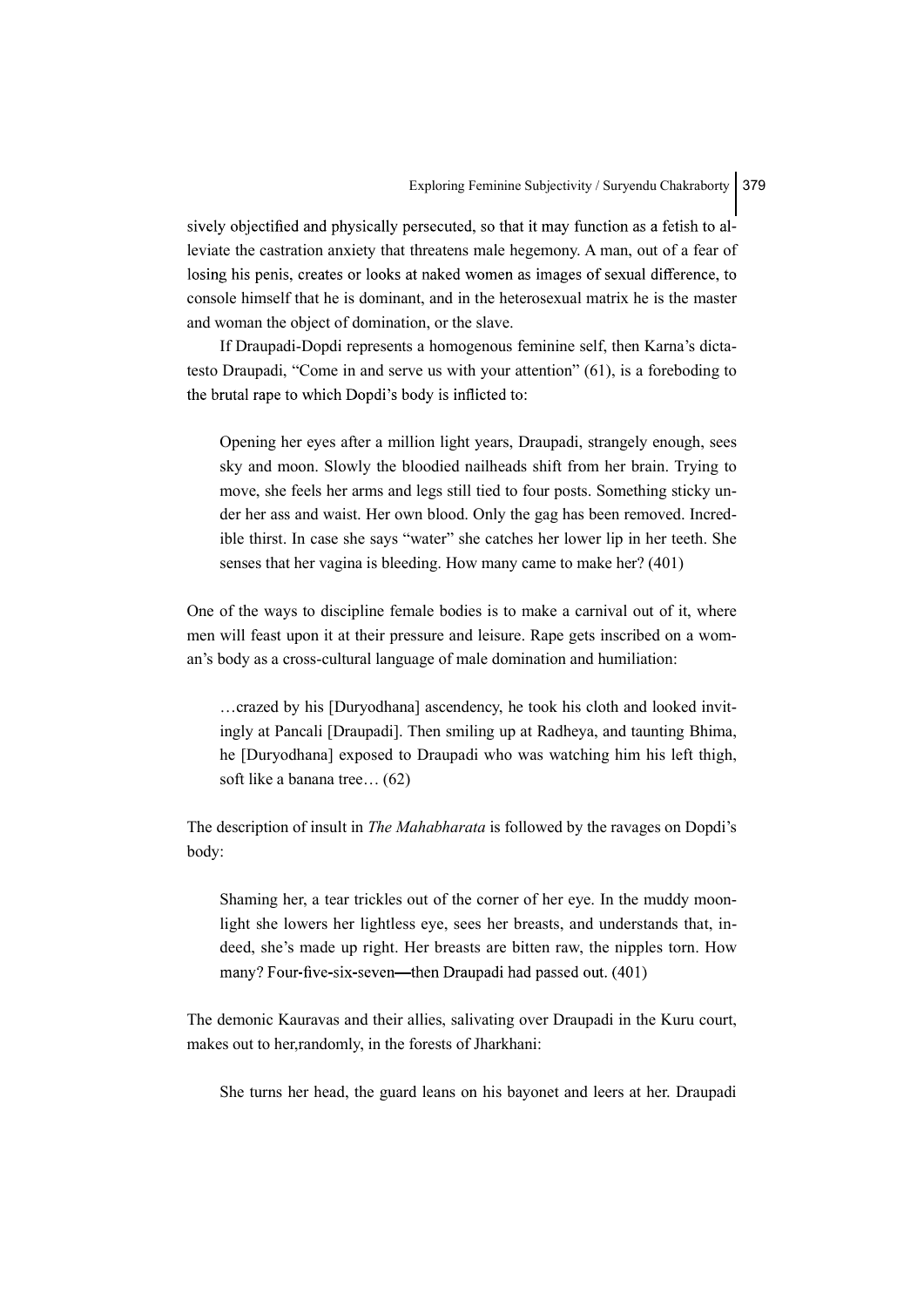closes her eyes. She doesn't have to wait long. Again the process of making her begins. Goes on. The moon vomits a bit of light and goes to sleep. Only the dark remains. Acompelled spread-eagled still body. Active *pistons* of flesh rise and fall, rise and fall over it. (401)

Rape aids in the enunciation of a politics of feminist agency. Foucault's concept of power as a dynamic force offers insight into how the "sexed body," in particular, is the chief target of disciplinary power. The identity continuum, creating the hybrid entity of Dopdi Kuru, becomes a symbolic representation of Indian culture's tortured feminine body.

I represent Draupadi and Dopdi, not as two unique, isolated and fixed protagonists placed in two different narrative frames, but as a hybrid subject, incorporating multiple voices and negotiating multiple subjectivities. My focus is on the lived and communicative body of Draupadi and Dopdi and on lived experience as constitutive of the embodied self. By lived experience, I mean that experience which is not unique to one but experienced by both, giving birth to the sexed body of Dopdi Kuru, which leads to the articulation of their subjectivity based in the everyday social-historical locations.

Since The Mahabharat puts a screen to the travails of Draupadi, her state is best represented through Dopdi; in fact, after the rape, it's only the body of Dopdi Kuru that we are made to observe and feel uneasy about it: "Draupadi stands before him, naked. Thigh and pubic hair matted with dry blood. Two breasts, two wounds" (402).The proud and naked body is reminiscent of Kali, creating implications of cosmic significance, suggesting dissolution of patriarchy itself.

Most importantly the gait of Dopdi triggers the notion of the uncanny in our mind. The revival of the old and long familiar naked body of the woman, historically silenced within our culturecreates a positively traumatic sensation: "Draupadi pushes Senanayak with her two mangled breasts, and for the first time Senanayak is afraid to stand before an unarmed target, terribly afraid" (402).

#### Conclusion

The main objective of this paper is to highlight how sexed bodies are produced, and how bodies become the very agency through which women embody their lived experiences. Body is a location subject to disciplinary forces, and also a site of resistance with emancipatory possibilities. Women recognize the necessity of resistance through their bodies. In fact, acts of resistance are linked to the future tendencies towards change, though not instantaneously achieved. It is in the moment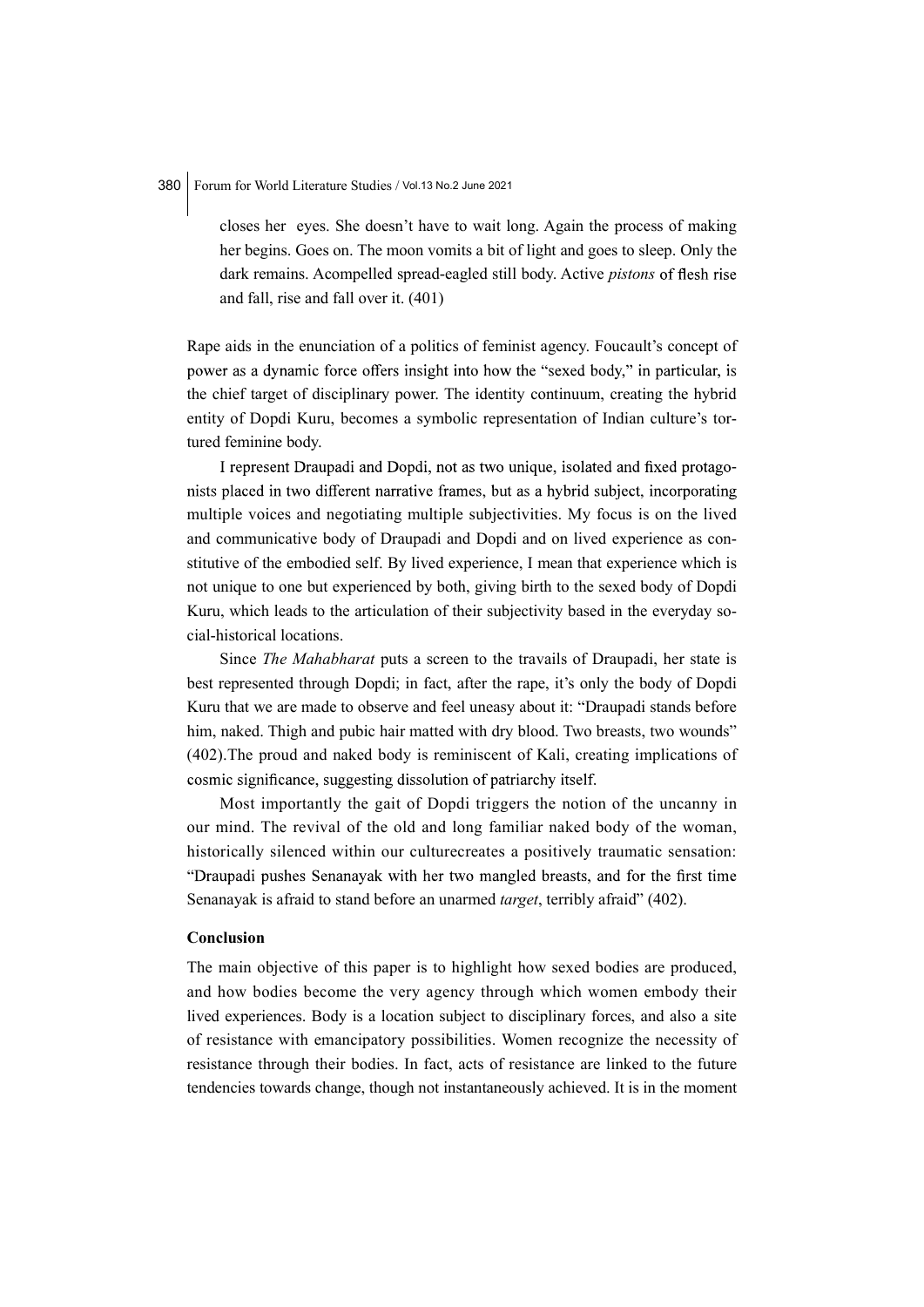of openness that there lies the possibility of change; in that, it is "both impossible to pass the border and necessary to transcend it" (Wang 46). It is at this point that "the edge is overrun, contradictory imperatives and opposite gestures from both sides are fully awakened and thereby bring pressure for an answer" (ibid.) The question raised by Draupadi in *The Mahabharatai*, that couldn't find a befitting answer in the Kuru court leading to her interim molestation, is effectively answered through another rhetorical question in Maheswata Devi's story: "You can strip me, but how can you clothe me again? Are you a man?" (402)

#### Works Cited

- Anzaldua, Gloria. *Borderlands/La Frontera—The New Mestiza*. 4<sup>th</sup> edn. California: Aunt Lute Books, 2012.
- Brown, Kristen. Nietzsche and Embodiment: Discerning Bodies and Non-dualism. New York: State U of New York P, 2006.

Bagchi, Jasodhara. Ed. Indian Women: Myth and Reality. Hyderabad: Sangam Books, 1995. Butler, Judith. Gender Trouble. England: Routledge, 1990.

- The Psychic Life of Power: Theories in Subjection. California: U of Stanford P, 1997.
- —. "Bodies and Power Revisited."Diana Taylor and Karen Vintges. Eds. Feminism and the Final Focault. Illionis: U of Illionis P, 2004. pp.183-94.
- Capps, Lisa & Elionor Ochs. Constructing Panic: The Discourse of Agoraphobia. Cambridge: Harvard UP, 1995.
- Cregan, Kate. The Sociology of the Body. California: Sage, 2006.
- Devi, Mahasveta. "Draupadi."Translated by Gayatri Chakravorty Spivak. Chicago: The U of Chicago P, 1981. pp 381-402.
- Dorothea Olkowski. Ed. Resistance, Flight, Creation: Feminist Enactments of French Philosophy. New York: Cornell UP, 2000. pp 124-37.
- Douglas, Mary. Natural Symbols: Explorations in Cosmology. 2<sup>nd</sup> Edn. Oxfordshire: Routledge, 1996.
- Fielding, Helen. A. "The Sum of What She is Saying: Bringing Essentials Back into the Body" in Dorothea Olkowski (ed) Resistance, Flight, Creation: Feminist Enactments of French Philosophy. Ithaca/London: Cornell UP, 2000. pp 124-37.
- Foucault, Michel. Power/Knowledge. Ed. Colin Gordon. New York: The Harvester Press, 1980.
- —. Discipline and Punish: The Birth of the Prison. Translated by Alan Sheridan. India: Penguin, 1991.
- Gatens, Moira. Imaginary Bodies: Ethics, Power and Corporeality. Oxfordshire: Routledge, 1996. Haugaard, Mark. Ed. Power: A Reader. Manchester: Manchester UP, 2002.
- Hiltebeitel, Alf. Rethinking the Mahabharata: A Reader's Guide to the Education of the Dharma